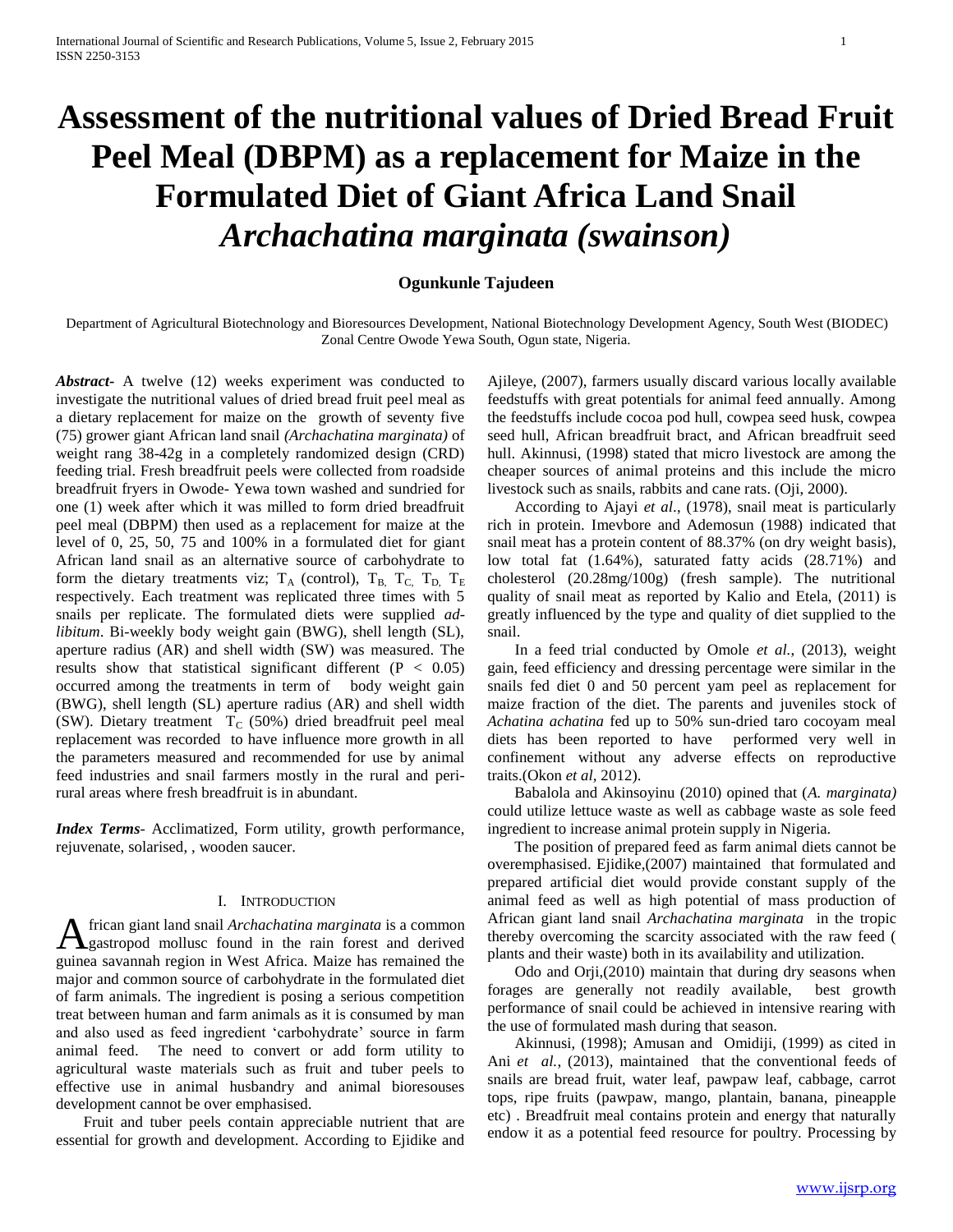peeling, cooking or soaking in water can be used to reduce antinutritional factors in it.(Oladunjoye *et al*.,2010). Besides, Ejidike and Ajileye,2007 stated that breadfruit (*Telfaria african*) seed hull meal TASHM is a suitable substitute for maize in (*A. marginata*) diets. Presently there is no known competition in the usage of breadfruit (*Arthocarpus communis Forst*) wastages as ingredients in animal feed in term of usage unlike maize, which is staple food in this part of the world and is been competed for in terms of human consumsion, industirial and livestock industrial use making it quite costly for the use of an average snail farmer. In line with this, it is obvious that there is dearth of information on the utilization of dried breadfruit peel meal as a source of carbohydrate in the formulated diets of farm animals despite its availability as a waste product. This study therefore aimed at assessing the nutritional value of Dried Breadfruit Peel Meal (DBPM) as a replacement for maize in the formulated diet of African Giant Land snail *Archachatina marginata*.

#### II. MATERIALS AND METHODS

#### *A. Location and duration of the experiment*

 The experiment was carried out under cocoa tree at a home garden 129, opposite new 192 Motorized Battalion barracks, Owode-Yewa South Local Government Area, Ogun State, Nigeria. Geographically, Owode - Yewa lies between latitude  $6<sup>0</sup>$ 48<sup>T</sup> N, 2<sup>0</sup> 57<sup>T</sup> E and longitude 6.8<sup>0</sup> N 2.95<sup>1</sup> E (Wikipedia, 2014). Ecologically, the area lies in the rain forest zone with two raining seasons from February- July and September –November. The rest months are characterized by dry season.

# *B. Experimental diets*

 The experimental diet consisted of formulated feed with dried breadfruit peel meal as replacement for maize. Fresh bread fruit peels were collected from road side breadfruit fryers washed and sun-dried for one (1) week (Figure 1A) milled and used for the dietary treatment formulations. The formulated feeds were,  $T_A$  (0% control),  $T_B$  (25%),  $T_C$  (50%),  $T_D$  (75%) and  $T_E$  (100%) dried breadfruit peel meal (DBPM) replacement for maize.(Table 1).

#### *C. Experimental snail*

 One hundred and ten 110 grower snail (*A. marginata*) were purchased from Lusada Market along Agbara in Ado odo/ ota Local Government Area, Ogun State Nigeria. From these, seventy five  $(75)$  snail of weight ranging from  $(38 - 42)$  were prudently sorted for the trial.

## *D. Cleaning and rejuvenation of the experimental snails*

 The snails were carefully packed in clean untreated water, washed softly with hand and allowed to stay in the water for 3-4 minutes so as to rejuvenate the snails prior to acclimatization for two weeks.

## *E. Experimental lay out*

The experimental snails were housed in a pen (1.6 x 1.5 x 1.5m) made of bamboo, palm front and mosquito net under cocoa tree which provided shade cover for the pen with an opening for easy access. The surrounding was cleared and soaked with spent engine oil to prevent pest and predators attack on the snail.

## *F. Procedures and management*

 Fifteen (15) rounded weaving baskets with lid made of palm front each with dimension 30 cm in diameter and height of 35 cm were purchased from Owode –Yewa South market. New wood shavings was collected from a near- by saw mill industry, solarised following the procedure of (Ogunkunle and Lamidi, 2014) before used as bedding substrate on the floor and in each basket. The experimental snails were weighed individually to get the initial body weight , shell length (SL), aperture radius(AR) and shell width (SW) and randomly distributed into (5) baskets with five (5) snails per treatment (Figure 1B) replicated three time in a Completely Randomised Design (CRD). The formulated diets were moistened slightly to soften the feed mixtures and increase the water contents thus facilitate easy consumption by the experimental animals before fed to the snail at 13 – 14 hour daily in wooden saucer. The pen was sprinkled with water twice daily (morning and evening) to maintain and sustain cool and humid condition in the pen. Body weight gain (BWG), shell length (SL), aperture radius (AR) and shell width (SW) was taken fortnightly. Substrates were replaced every three weeks. Droppings were picked; the feeding troughs with leftovers were cleaned properly before fresh feed combinations were provided for the snails daily.

#### *G. Data collection and statistical analysis*

 Parameters measured were body weight gain (BWG) of the snail, shell length (SL), aperture radius (AR) and shell width (SW). Body weights were measured with digital sensitive balance (CAMRY, Model EK 5055) in grammas (Figure 1 C). The shell lengths were measured along the axis, aperture radii were measured using measuring tape, shell widths were measured round along the largest side of the shell all with the aid of thread and ruler data were analysed electronically using oneway analysis of variance (ANOVA) via the use of SPSS 21.0 statistical package and the differences among means obtained were tested for significance (P˂0.05) via the use fisher Least Significant Difference. (LSD).procedures.

## III. RESULTS AND DISCUSSION

#### *A. Body weight gain (BWG)*

 The mean Bi- weekly change in body weight (Table 2) showed that there was significant difference ( $p$ < 0.05) in body weight gain in snail fed with the formulated diet. The formulated diet 50% dried breadfruit peel meal replacement  $(T_C)$ replacement revealed the highest body weight gain of 45.56g followed by  $(T_D)$  75% (DBPM) replacement with mean value of 44.59g while snail fed with 25% (DBPM) replacement  $(T_B)$  has the least growth rate of 43.06g. This result is in line with the finding of (Omole, 2003 and Kehinde, 2009) who also recorded highest weight gain in snail fed 50% yam peel (YP) as replacement for maize.

*B. Shell length (SL)*

There was significant  $(P<0.05)$  difference in shell length over the period of the experiment (Table 3). The mean Bi-weekly shell length was highest in  $(T_C)$  50% with 9.77cm value followed by  $(T_D)$  75%; 9.44cm with the least 8.58cm recorded for treatment  $(T_A)$  0% dried breadfruit peel meal replacement (DBPM) respectively.

# *C. Aperture radius (AR)*

There was no significant difference (P>0.05) in aperture radius in weeks 2, 4 and 6 but significant difference ( $P < 0.05$ ) was recorded in aperture radius in week 8, 10 and 12. Generally, the mean bi-weekly change in aperture radius (Table 4) showed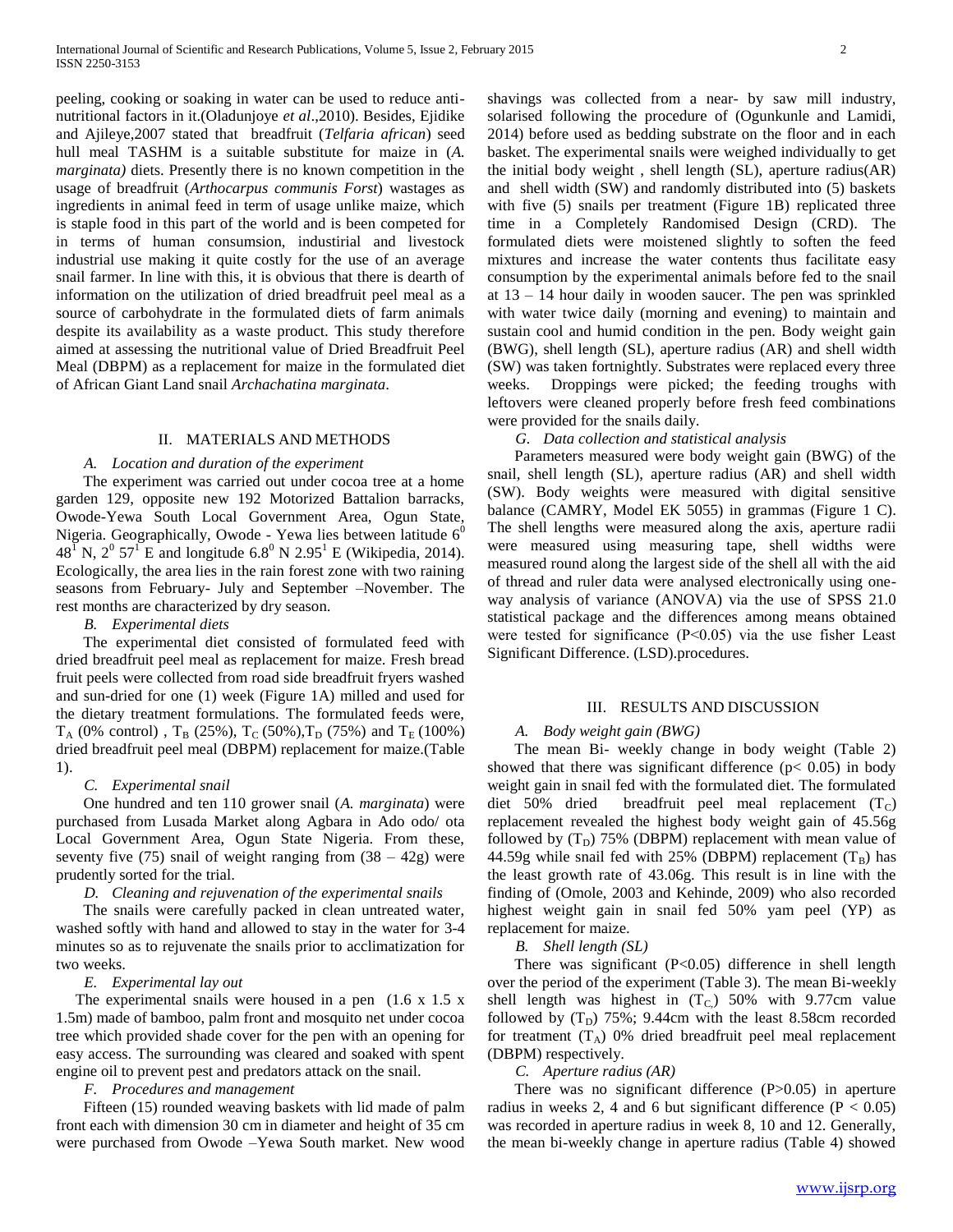that snail fed with treatment  $(T_C)$  50% dried breadfruit peel meal (DBPM) replacement had the highest value of 5.92cm, followed by treatment  $(T_D)$  75% replacement with value of 5.81cm and least 5.28cm  $(T_A)$ . This is in line with the findings of Ogunkunle and Lamidi, (2014) who recorded no significant increase in aperture radius on snails fed with the mixture of dried pawpaw leave meal and groundnut cake mixture in week 2, 4, 6 and 8 but notable statistical different occurred in week 10

## *D. Shell width (SW)*

There was a significant difference ( $P < 0.05$ ) in the response of the experimental snail to the formulated diets along the weeks (Table 5) the mean bi-weekly change in width showed that snail fed with 50% breadfruit replacement  $(T_B)$  had the highest width growth of 14.99, followed by snail fed with 75% breadfruit replacement  $(T_D)$ , while those fed with 0% breadfruit replacement  $(T_A)$  had the least 13.82cm respectively.

# IV. CONCLUSION AND RECOMMENDATION

 In conclusion, the best growth performance could be achieved in snail fed with formulated diet with dried bread fruit peel meal inclusion as an alternative source of carbohydrate. The study revealed that growers snail *Achachatina marginata* (swainson) fed formulated diet with up to 50 to 75% dried breadfruit peel meal (DBPM) as a replacement for maize performed very well most importantly in terms of body weight gain and therefore recommended for use by small, medium and commercial snail farmers and all farmers most especially in the rural area where there is abundance of breadfruit.

#### FIGURES



Figure 1: (**A**) Dried bread fruit peel, (**B**) Experimental snails, (**C**) snail on measuring scale.

## TABLES

#### **Table 1: Formulated feed composition**

|                    | $\mathbf{1}_{\mathrm{A}}$ | $\rm T_B$ | 1 <sub>C</sub> | $\rm T_D$ | $\rm T_E$ |
|--------------------|---------------------------|-----------|----------------|-----------|-----------|
| <b>INGREDIENTS</b> | 0%                        | 25%       | 50%            | 75%       | 100%      |
| Maize meal         | 55.70                     | 41.77     | 27.85          | 13.93     | 0.00      |
| *DBPM              | 0.00                      | 13.93     | 27.85          | 41.77     | 55.70     |
| Palm Karnel Cake   | 40.30                     | 40.30     | 40.30          | 40.30     | 40.30     |
| Bone meal          | 3.50                      | 3.50      | 3.50           | 3.50      | 3.50      |
| Premix/vit/min     | 0.50                      | 0.50      | 0.50           | 0.50      | 0.50      |
| TOTAL              | 100.00                    | 100.00    | 100.00         | 100.00    | 100.00    |

\*DBPM- Dried Breadfruit Peel Meal

|  | Table 2: Mean body weight gain (BWG) of the snail (g) |  |  |
|--|-------------------------------------------------------|--|--|
|  |                                                       |  |  |

| Formulated feed (Treatments) |                    |                 |                    |                    |                    |       |         |            |
|------------------------------|--------------------|-----------------|--------------------|--------------------|--------------------|-------|---------|------------|
|                              | $T_A$              | $T_B$           | $T_{\rm C}$        | $\rm T_D$          | $T_E$              |       |         |            |
| Weeks                        | 0%                 | 25%             | 50%                | 75%                | 100%               | Mean  | P-value | <b>SEM</b> |
| Week 2                       | $40.92^{\rm b}$    | $40.59^{b}$     | $41.26^a$          | 40.97 <sup>b</sup> | $40.58^{b}$        | 40.86 | 0.260   | 0.1103     |
| Week 4                       | 42.16 $\degree$    | $41.53^d$       | $43.00^{\rm a}$    | $42.85^{b}$        | $41.53^{\text{d}}$ | 42.21 | 0.033   | 0.2132     |
| Week 6                       | $42.85^{\circ}$    | $42.31^{\circ}$ | 44.83 <sup>a</sup> | 44.08 <sup>b</sup> | $42.85^{\circ}$    | 43.38 | 0.003   | 0.2818     |
| Week 8                       | $43.68^{\circ}$    | $43.57^{\circ}$ | 46.61 <sup>a</sup> | $45.33^{b}$        | $44.23^{\circ}$    | 44.68 | 0.001   | 0.3404     |
| Week 10                      | $44.87^\circ$      | $44.62^{\circ}$ | 48.02 <sup>a</sup> | $46.21^{b}$        | $45.32^{\circ}$    | 45.81 | 0.002   | 0.3706     |
| Week 12                      | 46.29 <sup>c</sup> | $45.76^{\circ}$ | $49.65^{\text{a}}$ | $48.08^{b}$        | $45.76^{\circ}$    | 49.11 | 0.000   | 0.4394     |
| Mean                         | 43.46              | 4306            | 45.56              | 44.59              | 43.38              |       |         |            |

Mean with same superscript along the same rows are not statistically difference at 0.05 level of confidence using Fisher's Least Significance Difference (LSD), SEM- Standard error of mean.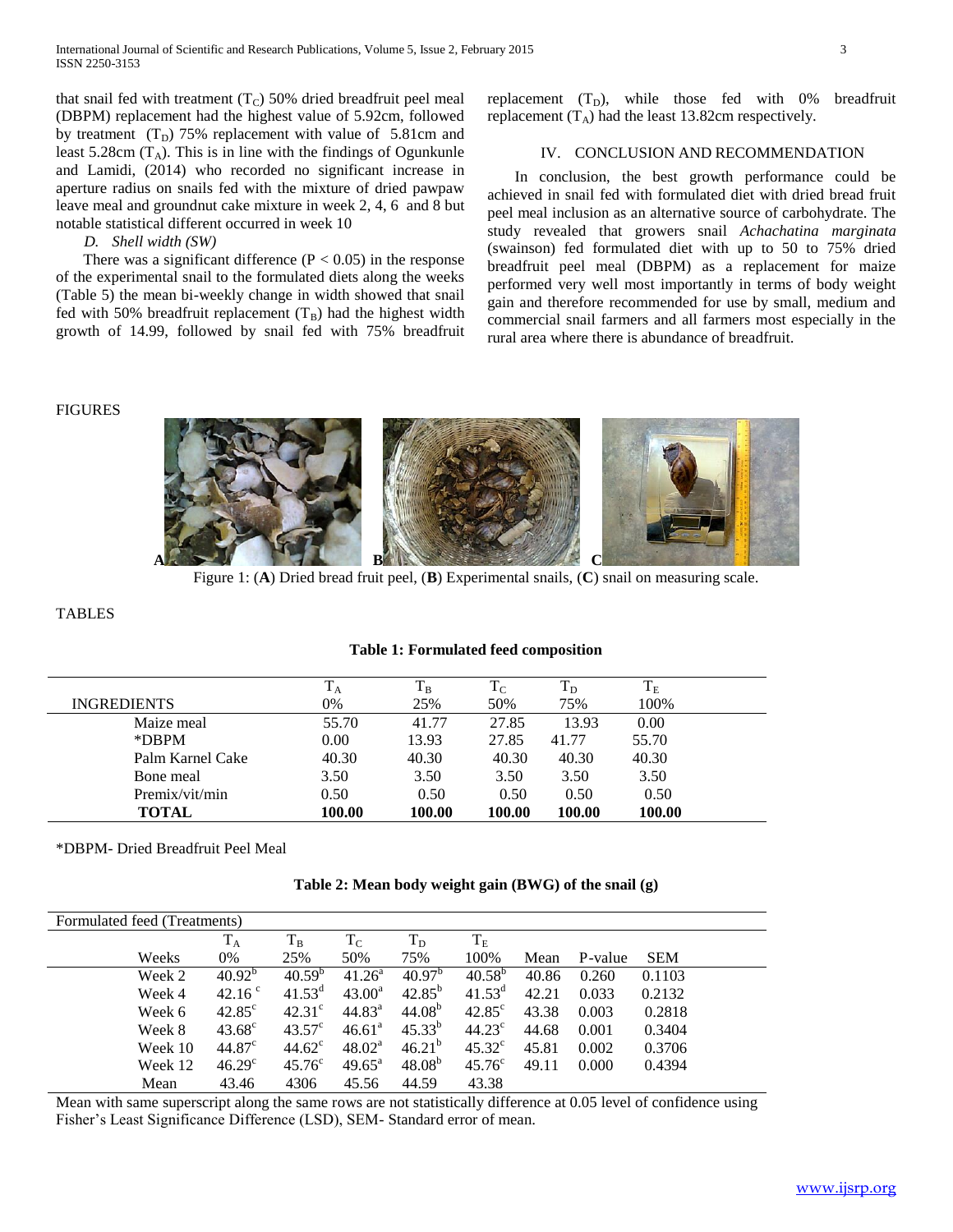| Formulated feed (treatments) |         |                   |                   |                   |                   |                   |       |          |            |  |
|------------------------------|---------|-------------------|-------------------|-------------------|-------------------|-------------------|-------|----------|------------|--|
|                              |         | $T_A$             | $T_B$             | $T_{\rm C}$       | $T_D$             | $\rm T_E$         |       |          |            |  |
|                              | Weeks   | 0%                | 25%               | 50%               | 75%               | 100%              | Mean  | P- value | <b>SEM</b> |  |
|                              | Week 2  | 7.69 <sup>a</sup> | $8.05^{\rm a}$    | $8.68^{a}$        | 8.07 <sup>a</sup> | $8.39^{a}$        | 8.18  | 0.507    | 0.17507    |  |
|                              | Week 4  | $8.27^{b}$        | $8.39^{b}$        | $9.42^{\rm a}$    | 8.50 <sup>b</sup> | $8.69^{b}$        | 8.66  | 0.227    | 0.17148    |  |
|                              | Week 6  | $8.44^{b}$        | $8.61^{b}$        | $9.53^{\text{a}}$ | $9.26^{b}$        | $8.85^{\rm b}$    | 8.93  | 0.210    | 0.16729    |  |
|                              | Week 8  | $8.68^{\circ}$    | 8.89 <sup>c</sup> | $9.85^{b}$        | $9.86^{a}$        | 9.09 <sup>c</sup> | 9.27  | 0.049    | 0.17252    |  |
|                              | Week 10 | $9.14^{\circ}$    | $9.36^{\circ}$    | $10.41^{\circ}$   | $10.38^{b}$       | $9.68^{\circ}$    | 9.79  | 0.047    | 0.18147    |  |
|                              | Week 12 | $9.28^{\circ}$    | $9.63^{\circ}$    | $10.73^{\circ}$   | $10.54^{b}$       | $9.97^{\circ}$    | 10.03 | 0.022    | 0.17953    |  |
|                              | Mean    | 8.58              | 8.82              | 9.77              | 9.44              | 9.11              |       |          |            |  |

#### **Table 3: Mean shell length (SL) of the snails (cm)**

Mean with same superscript along the same rows are not statistically difference at 0.05 level of confidence using Fisher's Least Significance Difference (LSD), SEM- Standard error of mean.

**Table 4: Mean aperture radius of the snails (AR) (cm)**

| Formulated feed (treatments) |                   |                   |                |                |                   |      |         |            |  |
|------------------------------|-------------------|-------------------|----------------|----------------|-------------------|------|---------|------------|--|
|                              | $T_A$             | $T_B$             | $T_{\rm C}$    | $T_D$          | $T_{\rm E}$       |      |         |            |  |
| Week                         | 0%                | 25%               | 50%            | 75%            | 100%              | Mean | P-value | <b>SEM</b> |  |
| Week 2                       | $4.86^{\circ}$    | $4.92^{\rm a}$    | $5.03^{\rm a}$ | $4.94^{\rm a}$ | $4.92^{\rm a}$    | 4.94 | 0.970   | 0.06630    |  |
| Week 4                       | 5.01 <sup>a</sup> | $5.21^{\circ}$    | $5.48^{\rm a}$ | $5.49^{\rm a}$ | $5.24^{\rm a}$    | 5.29 | 0.518   | 0.09622    |  |
| Week 6                       | $5.21^{\circ}$    | $5.45^{\rm a}$    | $5.83^{\rm a}$ | $5,84^{\circ}$ | $5.58^{a}$        | 5.58 | 0.226   | 0.10097    |  |
| Week 8                       | $5.32^{\circ}$    | $5.57^{\circ}$    | $6.07^{\rm a}$ | $5.96^{b}$     | $5.69^\circ$      | 5.73 | 0.136   | 0.10468    |  |
| Week 10                      | $5.55^{\circ}$    | 5.86 <sup>c</sup> | $6.43^{\circ}$ | $6.18^{b}$     | 5.87 <sup>c</sup> | 5.98 | 0.011   | 0.09622    |  |
| Week 12                      | $5.75^{\circ}$    | 6.01 <sup>c</sup> | $6.68^{\rm a}$ | $6.47^{b}$     | 6.09 <sup>c</sup> | 6.20 | 0.006   | 0.10403    |  |
| Mean                         | 5.28              | 5.50              | 5.92           | 5.81           | 5.57              |      |         |            |  |

Mean with same superscript along the same rows are not statistically difference at 0.05 level of confidence using Fisher's Least Significance Difference (LSD), SEM- Standard error of mean.

| Formulated feed (Treatments) |                            |                 |                    |             |                 |       |          |            |  |
|------------------------------|----------------------------|-----------------|--------------------|-------------|-----------------|-------|----------|------------|--|
|                              | T <sub>1</sub>             | T <sub>2</sub>  | T <sub>3</sub>     | T4          | <b>T5</b>       |       |          |            |  |
|                              | Weeks<br>0%                | 25%             | 50%                | 75%         | 100%            | Mean  | P- value | <b>SEM</b> |  |
|                              | $13.03^{b}$<br>Week 2      | $13.05^{\rm b}$ | $13.72^a$          | $13.29^{b}$ | $12.90^{b}$     | 13.20 | 0.019    | 0.09447    |  |
|                              | $13.43^{\circ}$<br>Week 4  | $13.42^{\circ}$ | $14.20^{\rm a}$    | $14.18^{b}$ | $13.38^{\circ}$ | 13.72 | 0.019    | 0.12540    |  |
|                              | $13.68^{\circ}$<br>Week 6  | $13.68^{\circ}$ | 14.87 <sup>a</sup> | $14.36^{b}$ | $13.63^{\circ}$ | 14.05 | 0.009    | 0.15662    |  |
|                              | $13.85^{\circ}$<br>Week 8  | $13.92^{\circ}$ | $15.22^{\rm a}$    | $14.63^{b}$ | $13.83^{\circ}$ | 14.29 | 0.006    | 0.17194    |  |
|                              | $14.29^{\circ}$<br>Week 10 | $14.41^{\circ}$ | $15.78^{\rm a}$    | $15.11^{b}$ | $14.74^{\circ}$ | 14.74 | 0.009    | 0.19720    |  |
|                              | $14.45^{\circ}$<br>Week 12 | $14.64^{\circ}$ | $16.16^a$          | $15.40^{b}$ | $14.43^{\circ}$ | 15.02 | 0.004    | 0.20540    |  |
|                              | 13.79<br>Mean              | 13.85           | 14.99              | 14.450      | 13.82           |       |          |            |  |

**Table 5: Mean shell width (SW) of the snails (cm)**

Mean with same superscript along the same rows are not statistically difference at 0.05 level of confidence using Fisher's Least Significance Difference (LSD), SEM- Standard error of mean.

#### **REFERENCES**

- [1] S. S Ajayi, O. Tewe, O. Moriarity . and M. O Awesu (1978), 'Observation on the biological and nutritive value of the African giant land snail (A. marginata)'. East Africa wild life journal. (16). pp 85-95.
- [2] O. Akinnusi, (1998), 'A practical approach to backyard snail farming. Nig. Journal of Anim. Production. 25:pp 193-197.
- [3] , A. O. Ani , C. C. Ogbu, C. O Elufidipe . and L. C .Ugwuowo. (2013). 'Growth Performance of African Giant Land Snail (Achatina achatina) fed varying dietary protein and energy Levels'. ARPN Journal of Agricultural and Biological ScienceVol.8 Iss2.p p184. Available at www.arpnjournals.com
- [4] O.O Babalola, and A.O.Akinsoyinu,( 2010).' Performance, carcass analysis and sensory evaluation of cooked meat of snailets of African giant land snail (Archachatina marginata) fed pawpaw leaves, whole lettuce, lettuce waste and cabbage waste as sole feed ingredient. African Journal of Agricultural Research 5(17), pp. 2386-2391.Available online at http://www.academicjournals.org/AJAR
- [5] B.N Ejidike, and O .Ajileye, (2007).'Nutrient Composition of African Breadfruit (Treculia africana) Seed Hull and its Use in Diets for the African Giant Land Snail, Archachatina marginata' .Pakistan Journal of NutritionVol 6. Iss 2:pp 201-203.
- [6] B.N Ejidike, (2007), 'Influence of Artificial Diet on Captive Rearing of African Giant Land snail Archarchatina marginata Pulmonata stylommatophora'. Medwell j. of Animal and veterinary Advance Vol 6 Iss 8, pp1028 -1030